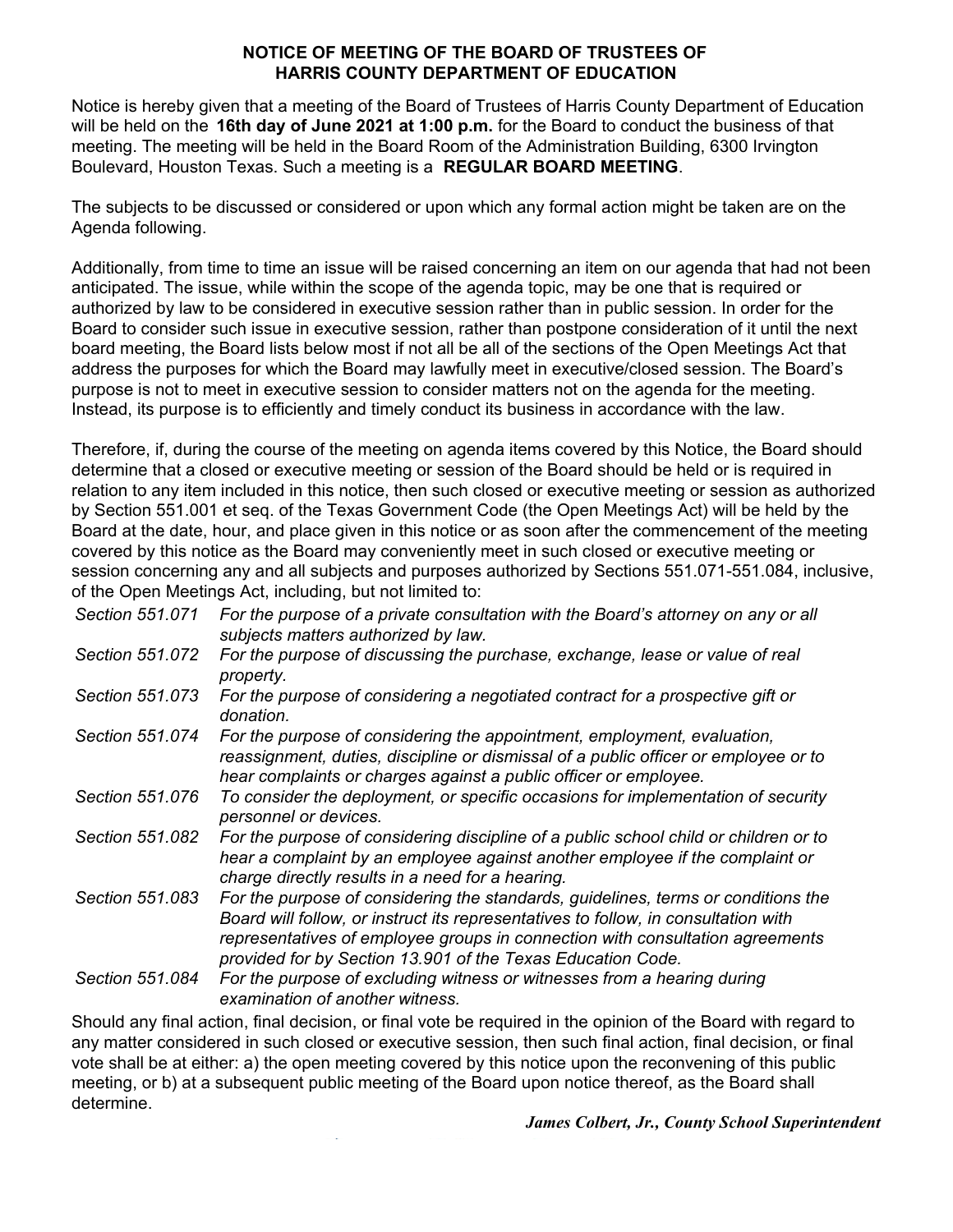

A Regular Meeting of the Board of Trustees of Harris County Department of Education will be held June 16, 2021, beginning at 1:00 p.m. in the Board Room of the Administration Building, 6300 Irvington Boulevard, Houston Texas.

The subjects to be discussed or considered or upon which any formal action may be taken are as listed below. Items do not have to be taken in the order shown on this meeting notice.

Unless removed from the consent agenda, items identified within the consent agenda will be acted on at one time.

- 1. **Invocation** Debra Sanchez-Treese, Communications
- 2. **Pledge of Allegiance to the US flag** Janet Wachs, Marketing & Client Engagement
- 3. **Pledge of Allegiance to the Texas flag** Janet Wachs, Marketing & Client Engagement
- 4. **Open Forum** Gov't Code 551.003 (5) Public Participation. Pursuant to Policy BED (Local), a citizen who wishes to speak may do so by completing a participation request card available at the Board room at least 10 minutes prior to a regular Board meeting.
- 5. **Reports and presentations**:
	- A. **Announcement of awards from the Government Finance Officers Association (GFOA) for the HCDE Budget for Fiscal Year 2020-2021** - Jesus Amezcua, Assistant Superintendent for Business Services
	- B. **Superintendent Monthly Report** James Colbert, Jr.
	- C. **Annual Division Update on Choice Partners Cooperative** Jeff Drury, Director
	- D. **Annual Division Updates on Communications and Marketing & Client Engagement**  Dave Einsel and Stephanie De Los Santos, Directors
	- E. **Other reports from Board members** concerning attendance or participation in a board or HCDE-related conference, event, activity, or committee; accolades for an HCDE staff member or other deserving person.
	- F. **Reports of Board Committees** Committee Chairs
	- G. **Monthly Financial Reports through 05/31/2021** Jesus Amezcua, Assistant Superintendent for Business Services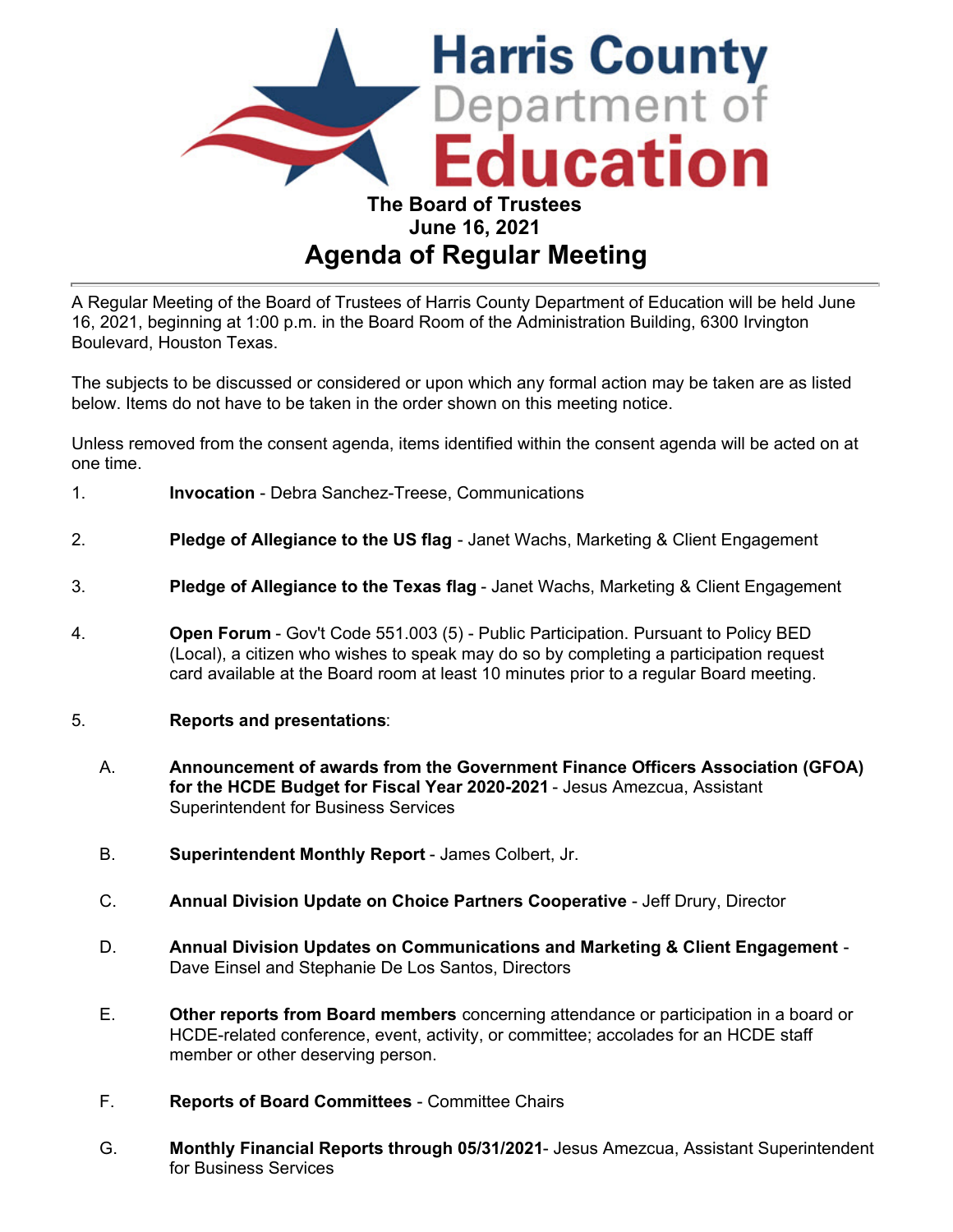## 6. **ACTION ITEMS - CONSENSUS**

- A. Consider approval of the following Business Services items:
	- 1. Monthly Disbursement Report
	- 2. Monthly Budget Amendment Report
	- 3. Monthly Investment Report for May 2021
- B. Consider approval of the following Board Meeting Minutes:
	- 1. 05/19/2021 Public Relations Committee Meeting Minutes
	- 2. 05/19/2021 Board Meeting Minutes
- C. Consider acceptance of the following grant awards:
	- 1. **Consider acceptance of the Notice of Award (NOA) from the Department of Health and Human Services (HHS) Administration**for Children and Families (ACF), Office of Head Start (OHS) for the Head Start Division (06CH011535-02-02) in the amount of \$147,613 for the period of 01/01/2021 through 12/31/2021.
	- **Families (ACF) for one-time supplemental funds authorized under the American** 2. **Consider acceptance of the Notice of Award (NOA) 06HE000969-01-01 from the Department of Health and Human Services (HHS) Administration for Children and Rescue Plan Act 2021, P.L. 117-2 in the amount of \$[1,517,162.00](https://1,517,162.00)** for the budget period of 04/01/2021 through 3/31/2023.
- D. Consider ratification/approval of the following Interlocal Contracts:
	- 1. **CASE for Kids (revenue interlocal agreement amendment) with Harris County for the period of 04/22/2021 through 09/30/2021 in the amount up to \$712,250**to amend insurance requirements for CASE for Kids "Harris County Connections" grant recipients to support summer youth programming and camps.
- E. Consider approval of the following items for the HCDE Choice Partners Cooperative:
	- 1. **Consider approval of Contract Renewal option for job no. 18/047TJ for Chemical Products and Services with the following vendors:** Armstrong Repair Center, Inc. (#18/047TJ-01); Auto-Chlor Services, LLC (#18/047TJ-02); Buckeye Cleaning Center-Houston (#18/047TJ-03); Ecolab, Inc. (#18/047TJ-04); Sanitech (#18/047TJ-06), and SFSPac Food Safety & Sanitation (#18/047TJ-07) for the period of 08/01/2021 through 07/31/2022.
	- 2. **Consider approval of Contract Renewal option for job no. 18/052TJ Direct Delivery of Snacks and Beverages with the following vendors**: Sterling BV, Inc. dba Buena Vista Food Products, Inc. (#18/052TJ-01); J&J Snack Foods Sales Corp. (#18/052TJ-02); The Masters Distribution System Co., Inc. (#18/052TJ-03); JSB Industries, Inc. dba Muffin Town (#18/052TJ-04); and MinMor Industries, LLC dba Notables (#18/052TJ-05) for the period of 08/01/2021 through 07/31/2022.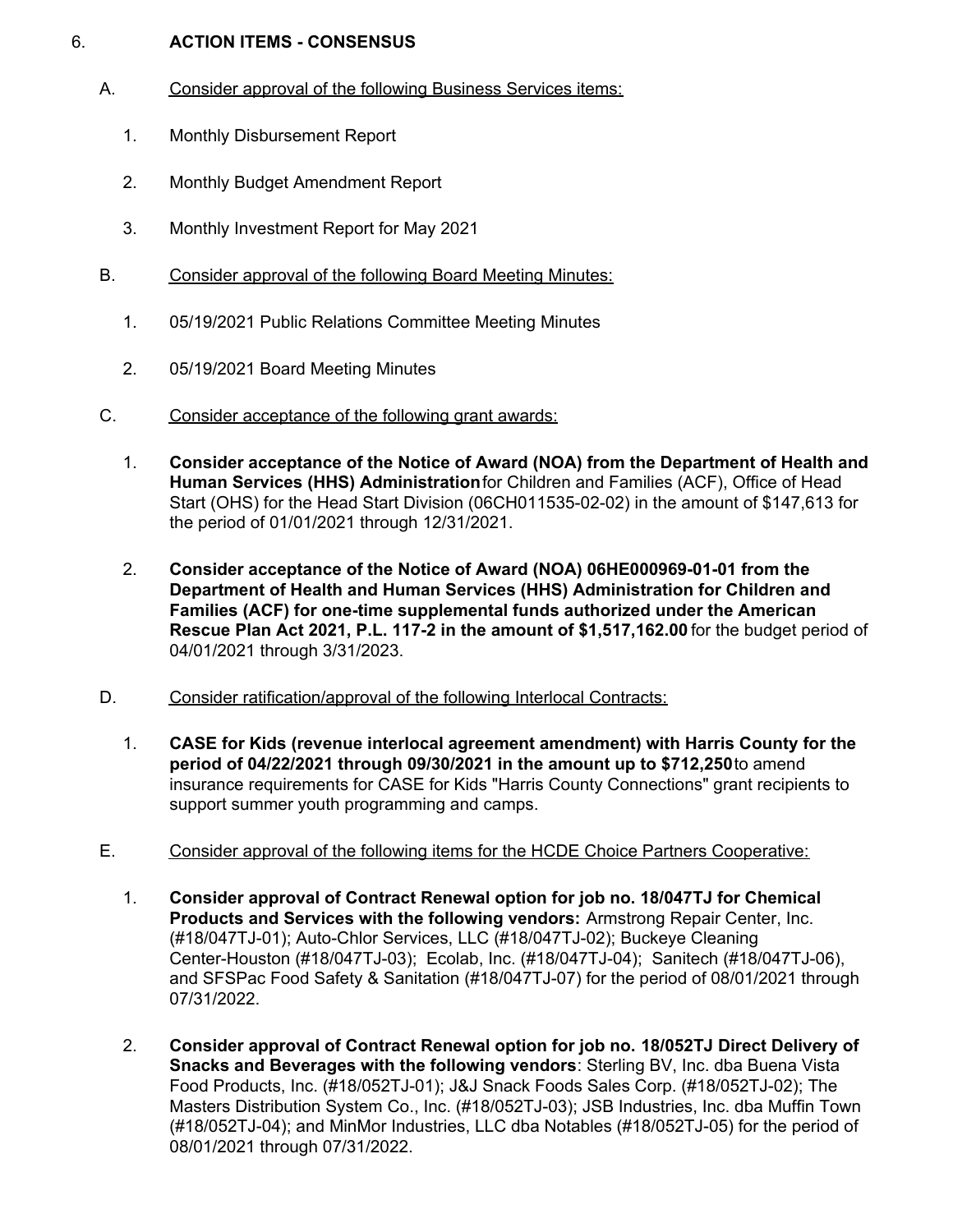- 3. **Consider approval of Contract Renewal option for job no. 18/054TJ Restaurant Branded Food Delivery with the following vendors:** MAC Pizza Management, Inc dba Domino's Pizza (#18/054TJ-01); Domino's, Inc. dba Domino's Pizza LLC (#18/054TJ-02), and Houston Pizza Ventures, LP dba Papa John's Pizza (#18/054TJ-04) for the period of 08/01/2021 through 07/31/2022.
- 4. **Consider approval of Contract Renewal option for job no. 19/038KC for STEM & CTE Materials & Related Items with the following vendors:** Accelerate Learning, Inc. (#19/038KC-01); MatlScience, Inc. (#19/038KC-03); TCC Learning, LLC (#19/038KC-05); Teaching Systems, Inc. (#19/038KC-06); Texas Pride Marketing (#19/038KC-07), and The Burmax Company, Inc. (#19/038KC-08) for the period 07/17/2021 through 07/16/2022.
- 5. **Consider approval of Contract Renewal option for job no. 19/035KD for Medical & Veterinary Supplies, Safety Equipment & Services with the following vendors:** Henry Schein, Inc. (#19/035KD-01); NAO Global Health, LLC (#19/035KD-04), and School Health Corporation (#19/035KD-06) for the period 07/17/2021 through 07/16/2022.
- 6. **Consider approval of Contract Renewal option for job no. 19/039TJ Food Equipment, Parts, Repair, Installation, Maintenance, Small Wares, and Related Items and Service with the following vendors:**1st Choice Restaurant Equipment & Supply, LLC (#19/039TJ-01); Ace Mart Restaurant Supply Company, Inc. (#19/039TJ-02); American Vending Sales dba AVS Companies (#19/039TJ-03); TAI HING CORPORATION dba Budget Restaurant Supply (#19/039TJ-04); Greenwich Inc dba Commercial Kitchen Parts and Service (#19/039TJ-05); Coolers Incorporated (#19/039TJ-06); Parts Town, LLC dba Heritage Food Service Group, Inc. (#19/039TJ-07); ITW Food Equipment Group, LLC dba Hobart Service (#19/039TJ-08); Innoseal Systems Inc (#19/039TJ-09); Strategic Equipment, LLC dba ISI Commercial Refrigeration, LLC (#19/039TJ-10); Tari, Inc. dba Jeans Restaurant Supply (#19/039TJ-11); Terry Woodard Enterprises, LLC dba Kommercial Kitchens (#19/039TJ-13); Pasco Brokerage Inc. (#19/039TJ-15); Refrigeration Technologies, LLC (19/039TJ-16); Jennifer Chapman dba School Food Service Innovations, LLC (19/039TJ-17); Crazy Cousins, Inc. dba Shepherd Food Equipment, Crazy Stainless and SFE Service (19/039TJ-18); and The Edu-Source Corporation (19/039TJ-19) for the period 08/01/2021 through 07/31/2022.
- 7. **Consider approval of Contract Renewal option for job no. 20/032KN for Instructional Resources, Textbooks & Related Items with the following vendors:** ABDO Publishing Company dba ABDO-Spotlight-Magic Wagon (#20/032KN-01); Barnes & Noble Booksellers, Inc. (#20/032KN-02); Complete Book and Media Supply, LLC (#20/032KN-07); Express Booksellers, LLC dba Express Booksellers (#20/032KN-08); Hipeware Labs, Inc. (#20/032KN-10); Houston A+ Challenge (#20/032KN-11); MT Library Services, Inc. dba Junior Library Guild (#20/032KN-12); KAMICO Instructional Media, Inc. (#20/032KN-13); Peoples Education, Inc. dba Mastery Education (#20/032KN-14); Newsela (#20/032KN-15); Hertzberg-New Method, Inc. dba Perma-Bound Books (#20/032KN-17); Rethink Autism (#20/032KN-20); Leticia Smith dba Risas y Sonrisas, LLC (#20/032KN-21); Scholastic, Inc. (#20/032KN-22); Waterford Institute dba Waterford Research Institute (#20/032KN-25), and X-CAL Corp (#20/032KN-26) for the period 07/15/2021 through 07/14/2022.
- 8. **Consider approval of Contract Renewal option for job no. 20/040TP Frozen and Chilled Beverages with the following vendors:**Barfresh Corporation, Inc. (#20/040TP-01), Smart Beverage, Inc. dba Thirsty Coconut (#20/040TP-02), and Trident Beverage, Inc. (#20/040TP-03) for the period of 08/01/2021 through 07/31/2022.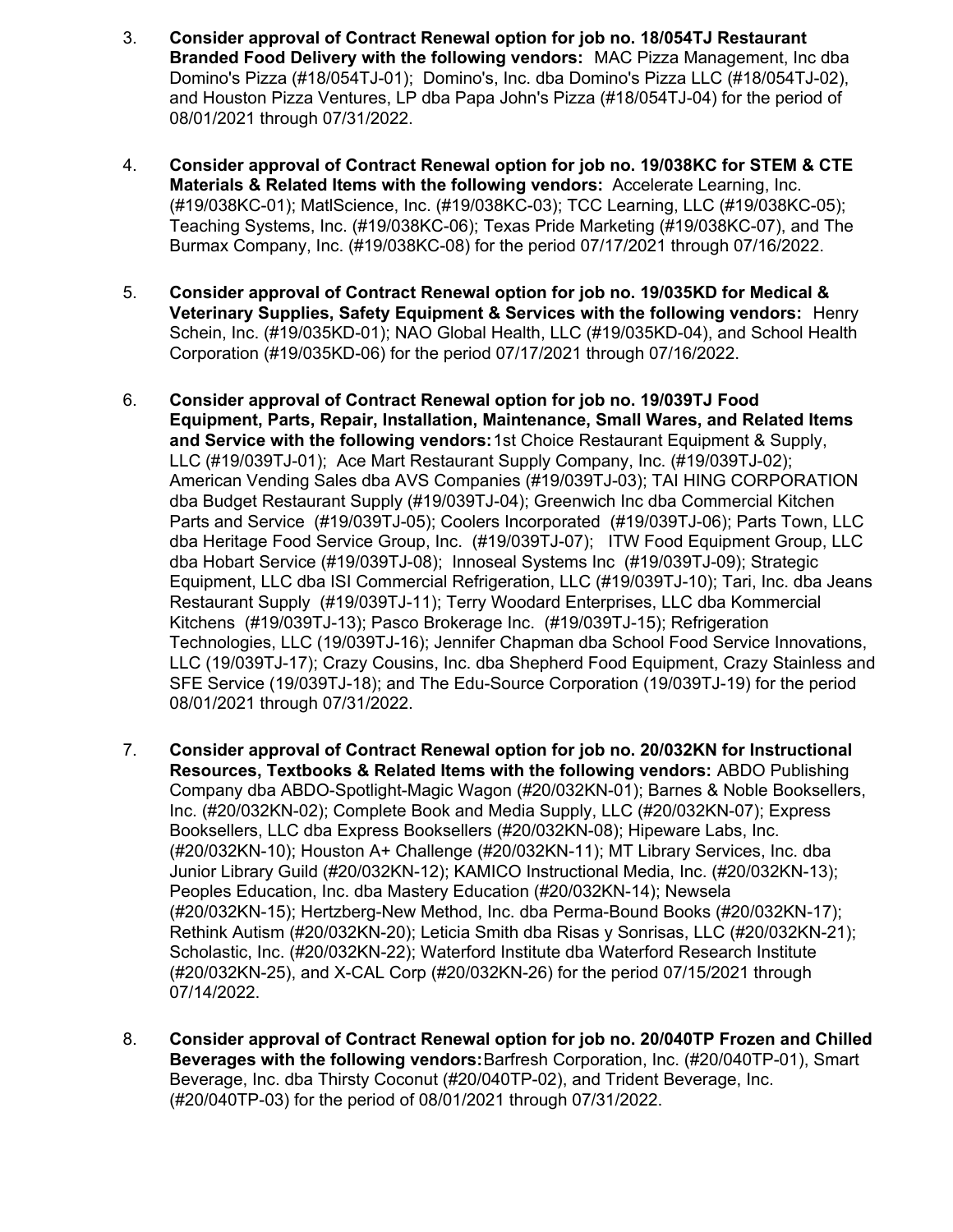- 9. **Consider approval of the Contract Award for job no. 21/031KN for Technology Products and Services with the following vendors:** Your School Resource Group, Inc. dba 3 Oaks Resource Group International (#21/031KN-01); AC/DC Synergy Group, Inc. (#21/031KN-02); ACCO Brands Corporation dba ACCO Brands USA, LLC (#21/031KN-03); Advantage Imaging Supply, Inc. (#21/031KN-04); Agular Systems, Incorporated (#21/031KN-05); Apollo Companies, Inc. dba Apollo Office Systems, LLC (#21/031KN-06); AssetGenie Inc. dba AGiRepair & AGParts Education (#21/031KN-07); Avaya, Inc. (#21/031KN-08); Best Buy Stores, LP (#21/031KN-09); Binyod, LLC (#21/031KN-10); Blackboard, Inc. (21/031KN-11); Capsultek, LLC (#21/031KN-12); CDW LLC dba CDW Government LLC, CDW Government (#21/031KN-13); Challenge Office Products, Inc. (#21/031KN-14); Critical Infrastructure Solutions (CIS), LLC (#21/031KN-15); CX2, Inc. (#21/031KN-16); Digital Air Control, Inc. dba DAC, Inc. (#21/031KN-17); Education Logistics, Inc. (#21/031KN-18); E-Logic, Inc. (#21/031KN-19); Double M Laser Products, Inc. dba Enhanced Laser Products (#21/031KN-20); E-Rate Elite Services, Inc. (#21/031KN-21); Evolve Holdings, Inc. (#21/031KN-22); Robert Ferrilli, LLC dba Ferrilli (#21/031KN-23); FileWave USA, Inc. (#21/031KN-24); Food Handler Solutions, LLC (#21/031KN-25); Genesis Telecom Inc. dba Business Communication Solutions (#21/031KN-26); GovConnection Inc. dba Connection - Public Sector Solutions (#21/031KN-27); GTS Technology Solutions, Inc. (#21/031KN-28); HiEd, Inc. (#21/031KN-29); Staples, Inc. dba HiTouch Business Services, LLC (#21/031KN-30); 5205 Limited Partnership dba Houston Communications, Inc. (#21/031KN-31); Inflow Communications, LLC (#21/031KN-32); IPEVO, INC (#21/031KN-33); iTech Enterprises LLC dba iTech Solutions (#21/031KN-34); Lantana Communications Corp (#21/031KN-35); LED OEM Partners, LLC dba LED Partners (#21/031KN-36); Liberty Data Products, Inc. dba Liberty Office Products (#21/031KN-37); LyncVerse Technologies (#21/031KN-38); MGT of America, LLC dba Mgt of America Consulting, LLC (#21/031KN-39); Micro Integration & Programming Solutions, Inc. (#21/031KN-40); Netsync Network Solutions (#21/031KN-41); Northwest Communications, Inc. dba NW Radio (#21/031KN-42); NWN Corporation (#21/031KN-43); Panorama Education, Inc. (#21/031KN-44); PCPC Direct, Ltd (#21/031KN-45); Performance Scoring, LLC (#21/031KN-46); Power Products Unlimited, LLC (#21/031KN-47); R.L.S. Interests, Inc. dba Prime Systems (#21/031KN-48); Protiviti, Inc. (#21/031KN-49); PS Lightwave, Inc. dba Pure Speed Lightwave (#21/031KN-50); Quasar Data Center, Ltd (#21/031KN-51); R3 Collaboratives, Inc. (#21/031KN-52); Revolution Data Systems, LLC (#21/031KN-53); Scribbles Software, LLC (#21/031KN-54); Set Solutions, Inc. (#21/031KN-55); Sirius Education Solutions, LLC dba Sirius Education Solutions (#21/031KN-56); Digi SmartSense, LLC dba SmartSense by Digi (#21/031KN-57); Solarcraft, Inc. (#21/031KN-58); Tec Solutions, Inc. (#21/031KN-59); Technical Laboratory Systems, Inc. (#21/031KN-60); Tekvisions, Inc. (#21/031KN-61); Telephonics Unlimited, Inc. (#21/031KN-62); The Library Corporation (#21/031KN-63); Troxell Communications, Inc. (#21/031KN-64); True North Consulting Group, LLC (#21/031KN-65); Unique Digital Technology, Inc. dba Unique Digital, Inc. (#21/031KN-66); United Training Commercial, LLC dba United Training (#21/031KN-67); Veritrust Corporation (#21/031KN-68); Webrevelation, Inc. (#21/031KN-69), and Dahill Office Technology Corporation dba Xerox Business Solutions Southwest (#21/031KN-70) for the period 06/16/2021 through 06/15/2022.
- 10. **Consider approval of the Contract Award for job no. 21/033SG for Athletic and Physical Supplies and Related Items with the following vendors:** Educator's Depot, Inc. (#21/033SG-01); Marty Gilman dba Gilman Gear (#21/033SG-02); Nasco Education, LLC dba Nasco (#21/033SG-03); Pyramid Paper Company dba Pyramid School Products (#21/033SG-04); S&S Worldwide, Inc. (#21/033SG-05), and Matherne, Inc. dba Texas Swim Shop (#21/033SG-06) for the period 06/16/2021 through 06/15/2022.
- 11. **Consider approval of the Contract Award for job no. 21/034SG for Boxes, Packaging Supplies, Freight Services, and Related Items with the following vendor:** Veritiv Operating Company (#21/034SG-01) for the period 06/16/2021 through 06/15/2022.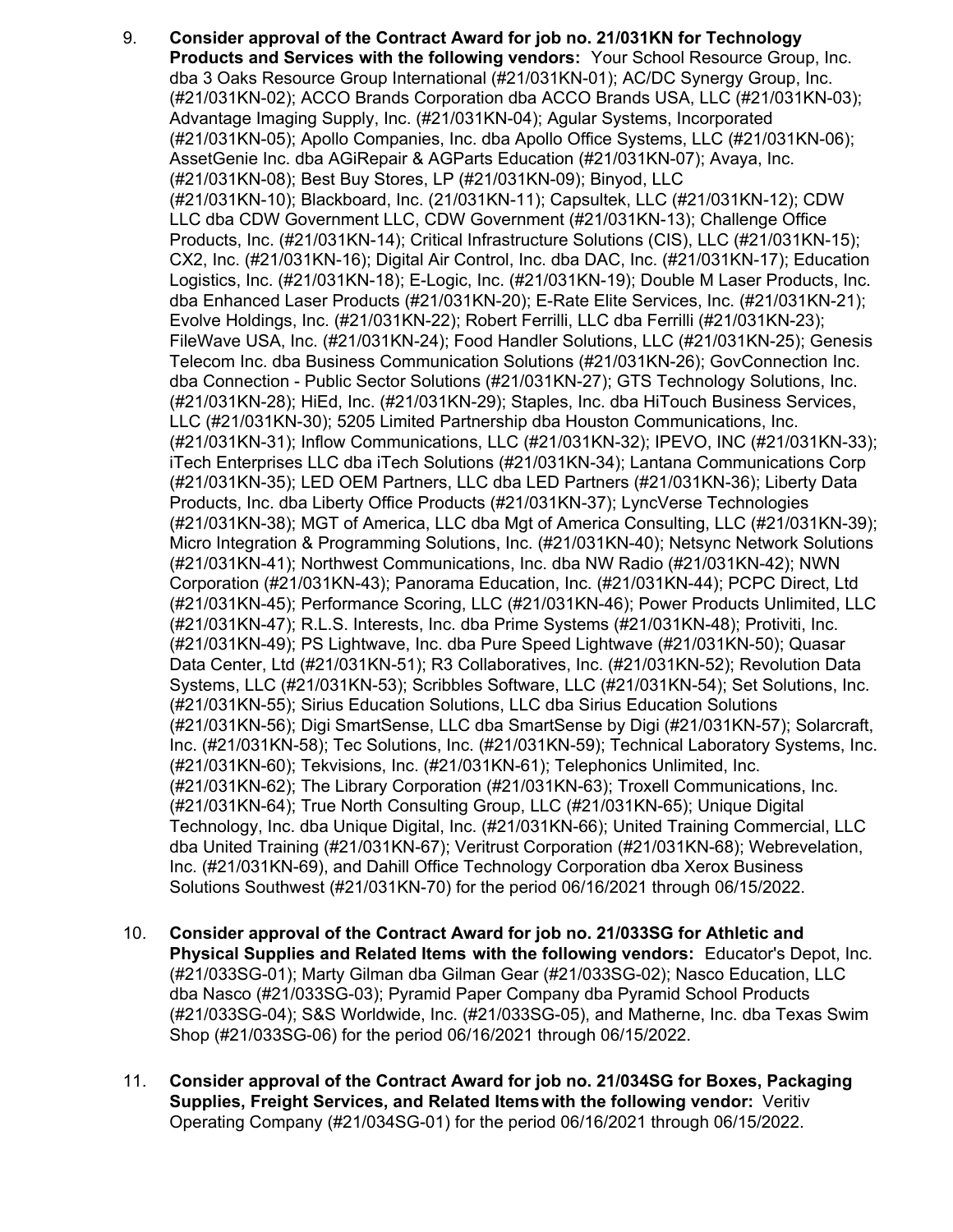- 12. **Consider approval of the Contract Award for job no. 21/040SG for Automotive Equipment, Tires and Related Items with the following vendors:** Classic Chevrolet Sugar Land, LLC dba Classic Chevrolet Sugar Land (#21/040SG-01); The Goodyear Tire & Rubber Company dba Goodyear Commercial Tire & Service Centers (#21/040SG-02); Goolsbee Tire Service, Inc. (#21/040SG-03); Jasper Engine Exchange, Inc. (#21/040SG-04); Liftnow Automotive Equipment Corp. (#21/040SG-05); Magneto & Diesel Injector Service, Inc. dba M&D Distributors (#21/040SG-06), and James M. Orr dba Texas Pride Marketing (#21/040SG-07) for the period 06/16/2021 through 06/15/2022.
- 13. **Consider approval of the Contract Award for job no. 21/041LS for Ice Cream Products with the following vendors:** BlueBonnet DSD Irving Inc. dba BlueBonnet Ice Cream (#21/041LS-01); JA-EN Enterprises dba JP Ice Cream Distributors (#21/041LS-02); La Costenita Distribuidor, Inc. (#21/041LS-03); The Masters Distribution System Company, Inc. (#21/041LS-04); Paleteria El Pibe (#21/041LS-05); Yumi Ice Cream Co., Inc. (#21/041LS-06) for the period of one (1) year starting 08/01/2021 through 07/31/2022.
- 14. **Consider approval of the Contract Award for job no. 21/042MJ for Moving, Storage and Related Items with the following vendors:** APMS of Houston, LLC dba All Points of Texas (#21/042MJ-01); A-Rocket Moving & Storage, Inc. (#21/042MJ-02); Pioneer Contract Services, Inc. (#21/042MJ-03), and Roadrunner, Ltd dba Roadrunner Moving & Storage (#21/042MJ-04) for the period 06/16/2021 through 06/15/2022.
- 15. **Consider approval of the Contract Award for job no. 21/046LS for Site Based Pizza Program with the following vendor:** Bull's Eye Brands, Inc. dba Smart Mouth Foods (#21/046LS-01) for the period 08/01/2021 through 07/31/2022.
- 16. **HCDE Interlocal Agreements with:** Tekoa Academy & Accelerated Studies STEM School, Port Arthur, Texas; Bowie ISD, Bowie Texas; Hamlin Collegiate ISD, Hamlin, Texas; Harris County Emergency Services District No. 11, Houston, Texas; Archuleta District 50 Jt, Pagosa Springs, CO; Casa Grande Elementary School District #4, Casa Grande, AZ, and Pasadena Economic Development Corporation, Pasadena, Texas.
- F. Consider approval of the following items for Internal Purchasing:
	- 1. **Consider approval to increase the allowable maximum contract amount under CH Local FY 2021** for CDW-G, (job no. 18/056KD-13) (original amount \$700,000), requesting new total amount of \$1,100,000 (increase of \$400,000).
	- 2. **Consider approval of Contract Award for job no. 21/038YR Workforce Certification Training for Harris County Department of Education for the Adult Education Division with the following proposer(s):** Resources Inspiring Success and Empowering for the period of 06/16/2021 through 06/15/2026 subject to annual appropriations of funding.
	- 3. **Consider approval of Contract award for job no. 21/029IA Early Head Start Child Care Partnership with the following vendors:**Association for the Advancement of Mexican Americans, Community Partners Early Childhood Development Center, and Successful Starters Learning Academy II for the period of 07/01/2021 through 06/30/2022.
	- 4. **Consider approval of Contract Award for job no. 21/005IA-3 for CASE for Kids Content Area Services and Trainers with the following vendors:** edOpp Solutions, LLC; kid-grits, LLC; and Lakeshore Learning Materials (Lakeshore Equipment Company) for the period of 07/01/2021 through 06/30/2026.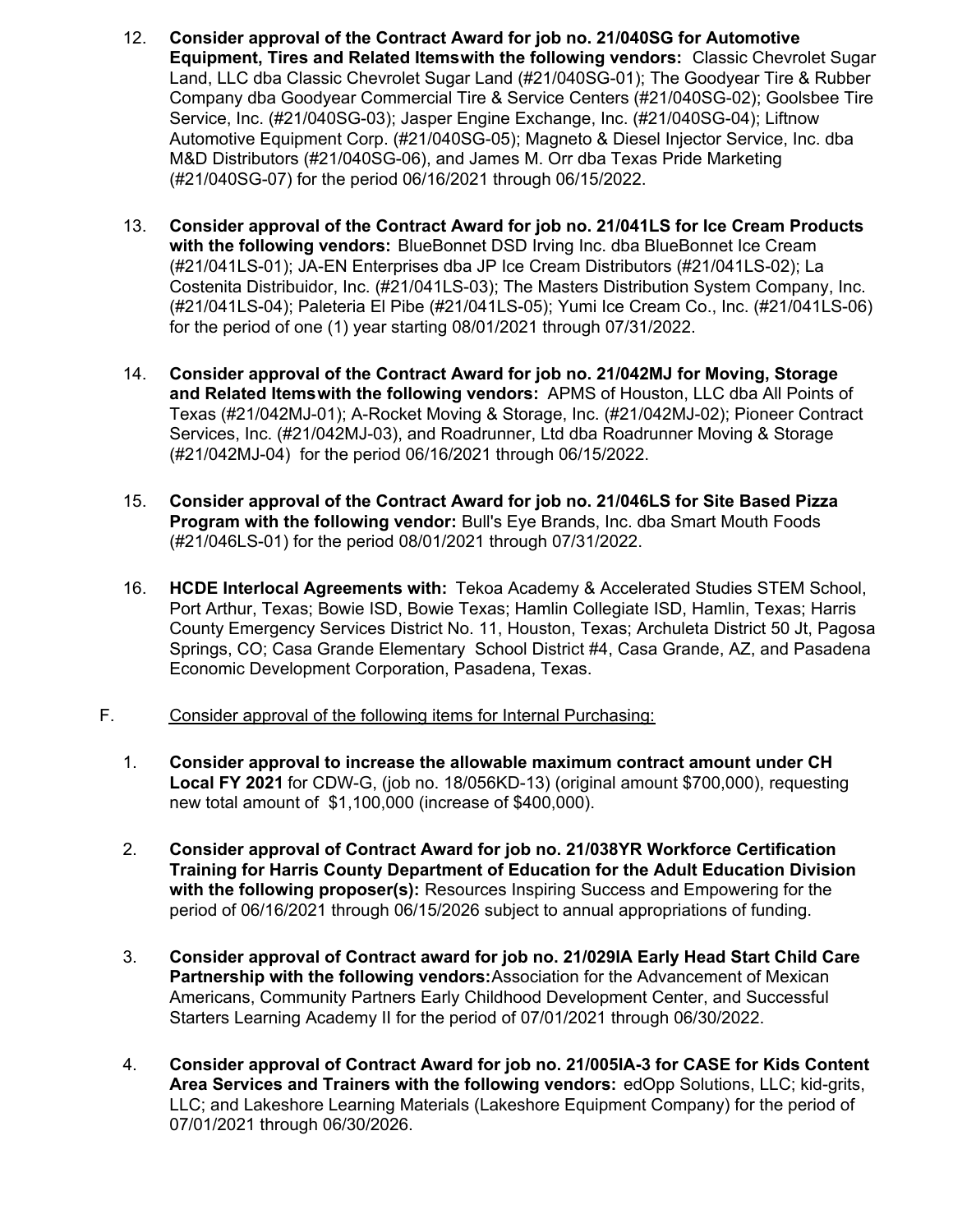- 5. **Consider approval of Assignment of Contract for job no. 19/031IA-3 CASE for Kids Consultants and Trainers & 21/004IA-2 for CASE for Kids Youth Services for Afterschool and Summer** from Project GRAD Houston to Tejano Center for Community Concerns.
- 6. **Consider approval of a Contract Renewal option for job no. 20/034IA Contracted Services for Wellness Program for Harris County Department of Education with:** Houston Methodist Hospital for the period of 07/01/2021 through 06/30/2022.
- 7. **Consider approval of a Contract Renewal option for job no. 20/021IA for CASE for Kids After School and Summer Direct Service Providers with the following vendors:** AC Language School (Chavez & Associates), Baked With Confidence, Boykins Youth Foundations, Collaborate With Christina, Hypothesis Haven Science Club (Hypothesis Haven LLC), KCE Champions LLC, Konnecting the Dots, Ondi Love Center Ministries, Sterling Empowerment, Texas Tutors, Training and Leadership Consulting, and Writers in the Schools for the period of 07/01/2021 through 06/30/2022.
- 8. **Consider approval of a Contract Renewal option for job no. 20/027IA School Safety and Security Software for the Center for Safe and Secure Schools with the following vendor:**CrisisGo, Inc. for the period of 07/01/2021 through 06/30/2022.
- G. Consider approval of the following Revenue Agreements:
	- 1. **Consider approval of Interlocal (revenue) contracts for FY 2022 in the aggregate amount of \$669,104 with Academic and Behavior School East**with the following districts: Clear Creek ISD for sixteen (16) in-county annual contracts in the amount of \$329,680 (\$20,605 each); Deer Park ISD for six (6) in-county annual contracts in the amount of \$123,630 (\$20,605 each); Pearland ISD for seven (7) in-county annual contracts in the amount of \$144,235 (\$20,605 each); Dickinson ISD for three (3) out of-county annual contracts in the amount of \$71,559 (\$23,853 each) for the contract period of 08/23/2021 through 06/03/2022.
	- 2. **Consider approval of Interlocal (revenue) contracts for FY 2022 in the aggregate amount of \$679,965 with Academic and Behavior School West with the following district(s):** Alief ISD for thirty (30) in-county annual contracts in the amount of \$618,150 (\$20,605 each); and Katy ISD for three (3) in-county annual contracts in the amount of \$61,815 (\$20,605 each) for the contract period of 08/23/2021 through 06/03/2022.
	- 3. **Consider approval of Interlocal (revenue) contracts for FY 2022 for Therapy Services in the aggregate amount of [\\$181,155.00](https://181,155.00) with School-Based Therapy Services and following districts:** Greater Gulf Coast Cooperative (21 students served in FY20) in the amount of [\\$119,700.00](https://119,700.00); Pearland ISD (45 students served in FY20) in the amount of [\\$61,455.00](https://61,455.00).
	- 4. **Interlocal (revenue) contracts for FY 2022 for School-Based Therapy Services in the aggregate amount of \$[409,820.50](https://409,820.50) with School-Based Therapy Services** and Spring Branch ISD (203 students served in FY20) in the amount of \$[409,820.50.](https://409,820.50)

## 7. **ACTION ITEMS - NON-CONSENSUS**

A. **Consider ratification of lease agreement with Journey of Faith Church for the period 06/07/2021 to 08/31/2023** to provide for access for the Humble Head Start Center expansion.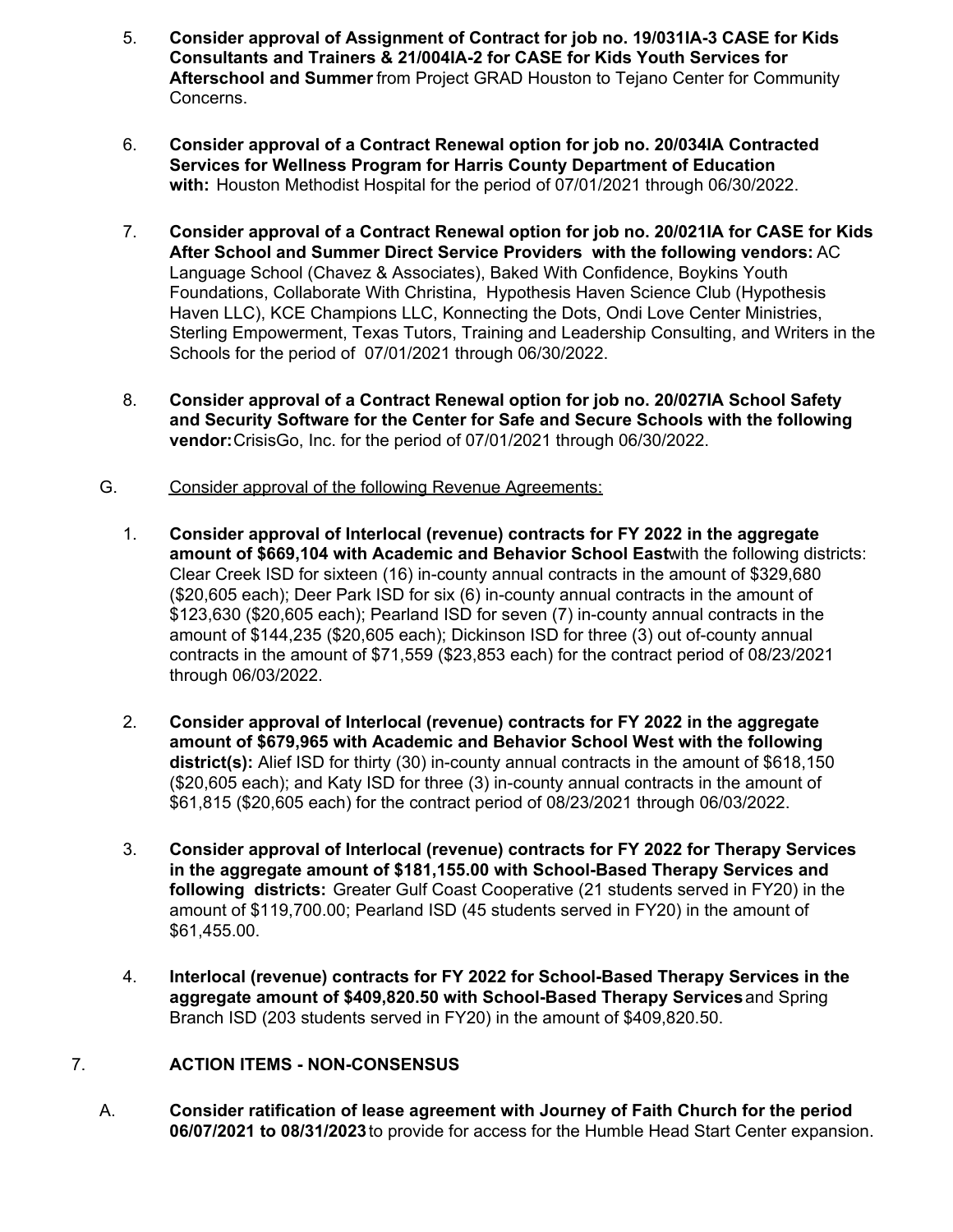- B. **Consider approval of HCDE Early Head Start Child Care Partnerships (EHS-CCP) contracts with the following vendors**: Deskot LLC, DBA Kool Kids Daycare (RFP 20/039YR) in the amount of \$256,000, Fellowship of Purpose Early Childhood Learning Center (RFP 20/039YR) in the amount of \$107,000, John G Jones Learning Center (RFP 20/039YR) in the amount of \$62,000, and Let's Learn Innovative Learning Center (RFP 20/039YR) in the amount of \$69,000. Each contract will be valid 09/01/2021 through 08/31/2022 (Fully funded by the Head Start/Early Head Start grants).
- C. **Consider approval of Job Order Contract for the upgrade of the security camera system at HCDE's Westview location with Quality Security Systems** (Job No. 20/018MJ-09) in the total amount of \$[79,018.80.](https://79,018.80)
- D. **Consider award of CSP# 21/047YR for new Academic and Behavior School East campus to Construction, Ltd. in the amount of \$12,348,500**, including the base bid, Alternates 1A, 2A, 6, 7B, 8, 9, technology equipment indicated on the plans, short-throw projectors in the classrooms, the ceiling mounted projector in Dining B130 and the 3 flat panel TVs, and delegate authority to HCDE Superintendent or his designee to negotiate, finalize, and execute a construction contract with Construction, Ltd.

## E. **Consider approval of the Adult Education Professional Development Stipend for part-time and full-time staff effective 07/01/2021.**

- 8. **EXECUTIVE SESSION** Under the Texas Government Code pursuant to any and all purposes permitted by Sections 551.001-551.084, including, but not limited to: 551.071; 551.072; 551.074
	- A. **Deliberate the appointment, employment, evaluation, reassignment, duties, discipline and/or dismissal of HCDE employees.**
	- B. **Deliberate the purchase, exchange, sale and/or value of real property(ies) and obtain legal advice regarding same.**
- 9. **RECONVENE** for possible action on items discussed in executive session
	- A. **Consider and Approve Purchase/Acquisition of Real Property near Adult Education Center** for Future Campus and/or Other Department Facilities and Delegate Authority to Superintendent Related to the Purchase/Acquisition
- 10. **Discussion and possible action regarding future agenda items**
- 11. **INFORMATION ITEMS**
	- A. **Human Resources Information Items**
	- B. **HR Employee Count**
	- C. **Revenue contracts less than \$50,000 (Cumulative total [\\$167,752.50\)](https://167,752.50)**
		- Between Teaching Learning Center and Cypress-Fairbanks ISD, New STAAR Items and Campus Success Tools, \$1,000
		- Between Teaching Learning Center and Darul Arqam North, Digital Learning Training, \$3,500
		- Between School-Based Therapy Services and Avondale House, Therapy Service, \$10,622